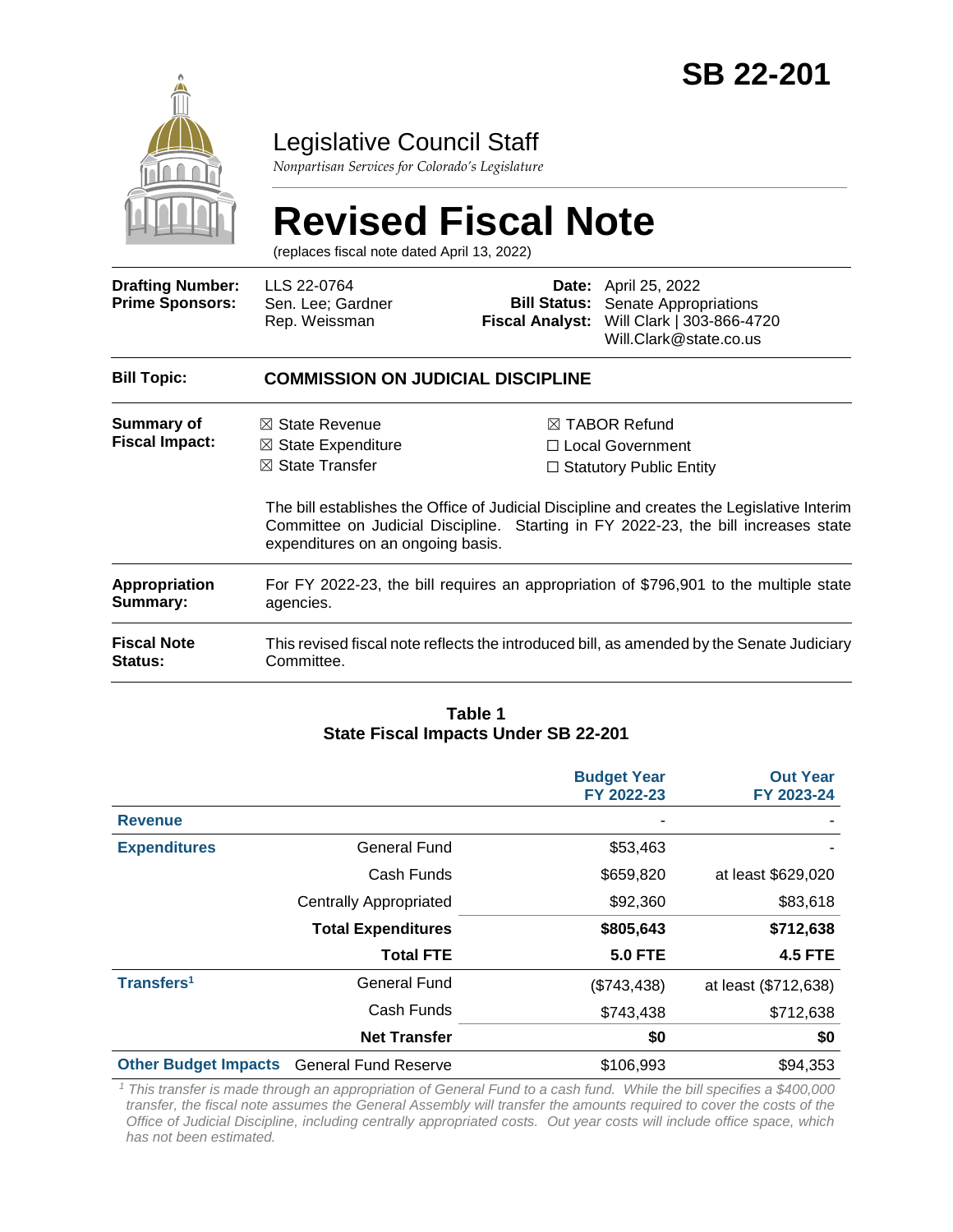# **Summary of Legislation**

The bill establishes the Office of Judicial Discipline (OJD) as an independent office in the Judicial Department and creates the Legislative Interim Committee on Judicial Discipline.

**Office of Judicial Discipline.** The OJD is created to investigate and address allegations of misconduct against justices and judges in the Judicial Department. As part of its duties, the OJD must staff and support the operations of the Colorado Commission on Judicial Discipline (CCJD), including assisting with preparation of its budget and an annual report of its activities. The OJD is also required to receive requests for evaluation of judges and justices, conduct public outreach concerning the judicial discipline process and recommendations from the CCJD, and provide related education information.

The bill also:

- provides commissioners on the CCJD with legal immunity in carrying out their official duties;
- directs the Judicial Department to provide the OJD and CCJD with office space and administrative and technological support through June 30, 2023, at which point the OJD and CCJD will be responsible for finding alternatives to these services;
- establishes requirements for confidential information sharing between the CCJD and judicial oversight agencies, including disciplinary records of a judge or justice;
- requires complaints from Judicial Department staff, volunteers, and contractors alleging misconduct of a justice or judge be documented for as long as the subject of the complaint is a justice or judge, plus three years, along with the department's handling of the complaint;
- requires the Judicial Department to notify external complainants about the CCJD and provide the commission's contact information, and forward written or electronic materials received from the complainant to the CCJD;
- requires the CCJD to gather and maintain annual data and statistics about judicial complaints and investigations related to judicial misconduct, and to report these annually during its annual SMART Act hearings; and
- creates the continuously appropriated Commission on Judicial Discipline Special Cash Fund, appropriates \$400,000 to the fund in FY 2022-23, and requires the General Assembly to make annual appropriations so that the fund begins each fiscal year with at least \$400,000.

**Legislative Interim Committee on Judicial Discipline.** The bill creates a legislative interim committee that must meet during the interim between the 2022 and 2023 legislative sessions to study the effectiveness of Colorado's system of judicial discipline and related best practices.

# **Background**

The CCJD is composed of 10 uncompensated members, including two district court judges, two county court judges, two attorneys, and four non-lawyer/non-judge citizens. The judicial members of the CCJD are selected by the Colorado Supreme Court. The attorney and other members of the CCJD are selected by the Governor and confirmed by the Senate. The CCJD is authorized to discipline and remove judges for willful misconduct in office; willful or persistent failure to perform duties; intemperance; and violation of the Colorado Code of Judicial Conduct.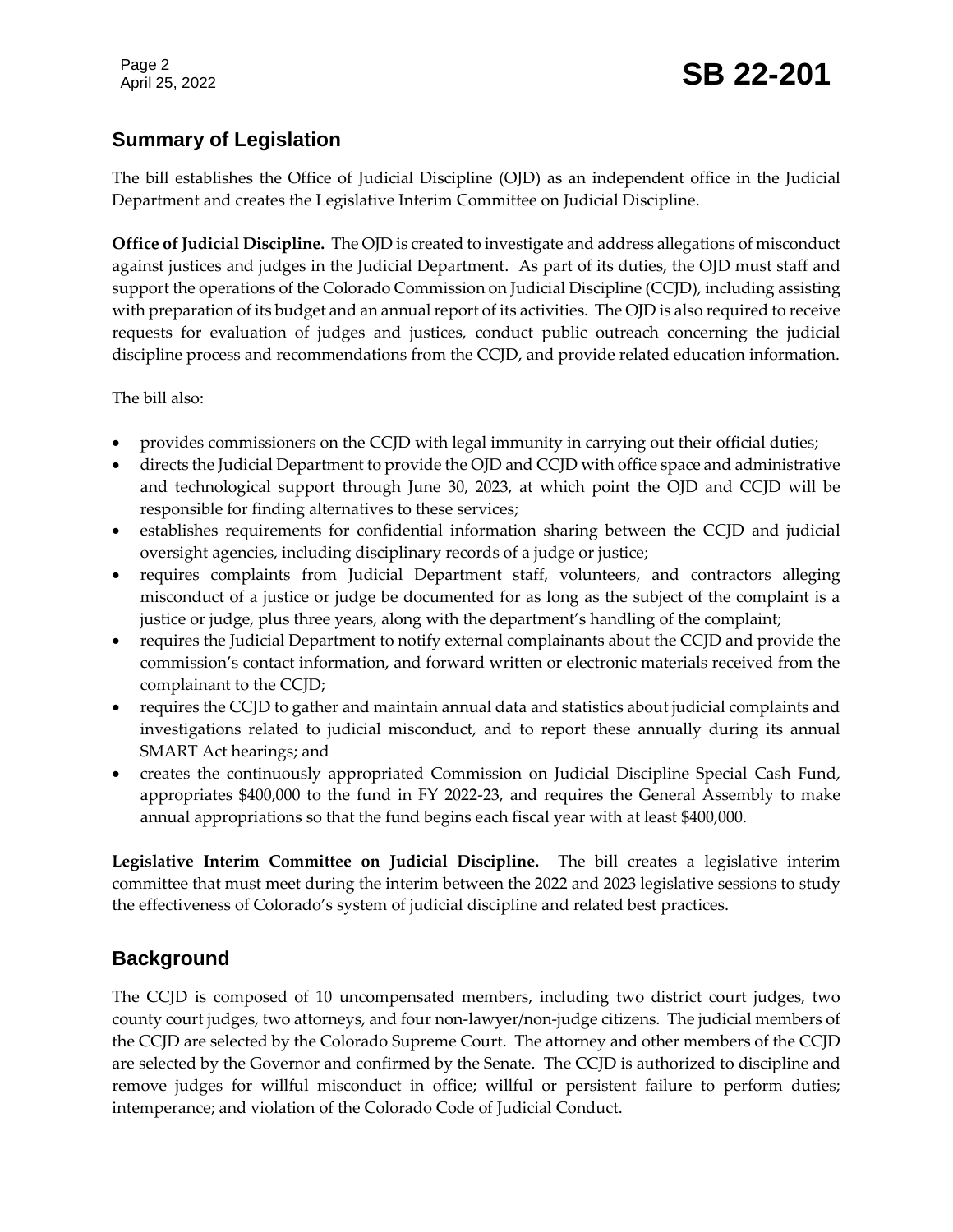Page 3

Page 3<br>April 25, 2022 **SB 22-201** 

In 2020, the CCJD processed 199 requests for evaluation of judicial conduct. Of those, two cases resulted in public discipline, three cases resulted in private sanctions, and two cases resulted in dismissal with concerns. In 2021, the CCJD experienced similar case volumes with two cases resulting in public discipline, one case resulting in private sanctions, and four cases dismissed with concerns.

#### **State Revenue**

Starting in FY 2022-23, state cash fund revenue will increase to the extent that expenses, attorney fees and other costs are recovered pursuant to the operations of the OJD. Some of this revenue is subject to TABOR.

#### **State Transfers**

Beginning in FY 2022-23, the bill annually transfers at least \$400,000 from the General Fund to the Commission on Judicial Discipline Special Cash Fund. The fiscal note assumes that the bill requires a transfer of \$743,438 in FY 2022-23 and \$712,638 in FY 2023-24 and ongoing.

#### **State Expenditures**

The bill increases state cash fund expenditures in the Judicial Department by \$659,820 in FY 2022-23 and at least \$629,020 in FY 2023-24 from the Commission on Judicial Discipline Special Cash Fund. It increases state General Fund expenditures in the Legislative Department by \$53,463 in FY 2022-23 only. Costs are detailed below and shown in Table 2.

**Office of Judicial Discipline—Judicial Department.** The Judicial Department will incur costs for staff, outreach, and training to create the new Office of Judicial Discipline.

- Staff. The OJD will require 4.0 FTE executive director, assistant, attorney, and investigator staff to investigate and address allegations of misconduct against judges and justices in the Judicial Department. The executive director is required to be paid the same salary as a district judge. Standard operating and capital outlay costs are included.
- *Record digitization.*The bill requires one-time digitization costs of \$6,000 in FY 2022-23 to digitize historical CCJD records from microfilm.
- *Office space.*The Judicial Department must provide the OJD with office space, as well as technological and administrative support through June 30, 2023. As the OJD transitions to a new source for these services, it will require additional funding for all of its operational needs, which will be requested through the annual budget process.
- *Travel, training, and outreach.* The bill requires the new OJD to conduct public outreach concerning the judicial discipline process and recommendations from the CCJD, and provide related education information and training throughout the state. The fiscal note assumes the office will require \$50,000 for these purposes annually, including informational and educational materials, and making materials available on the web.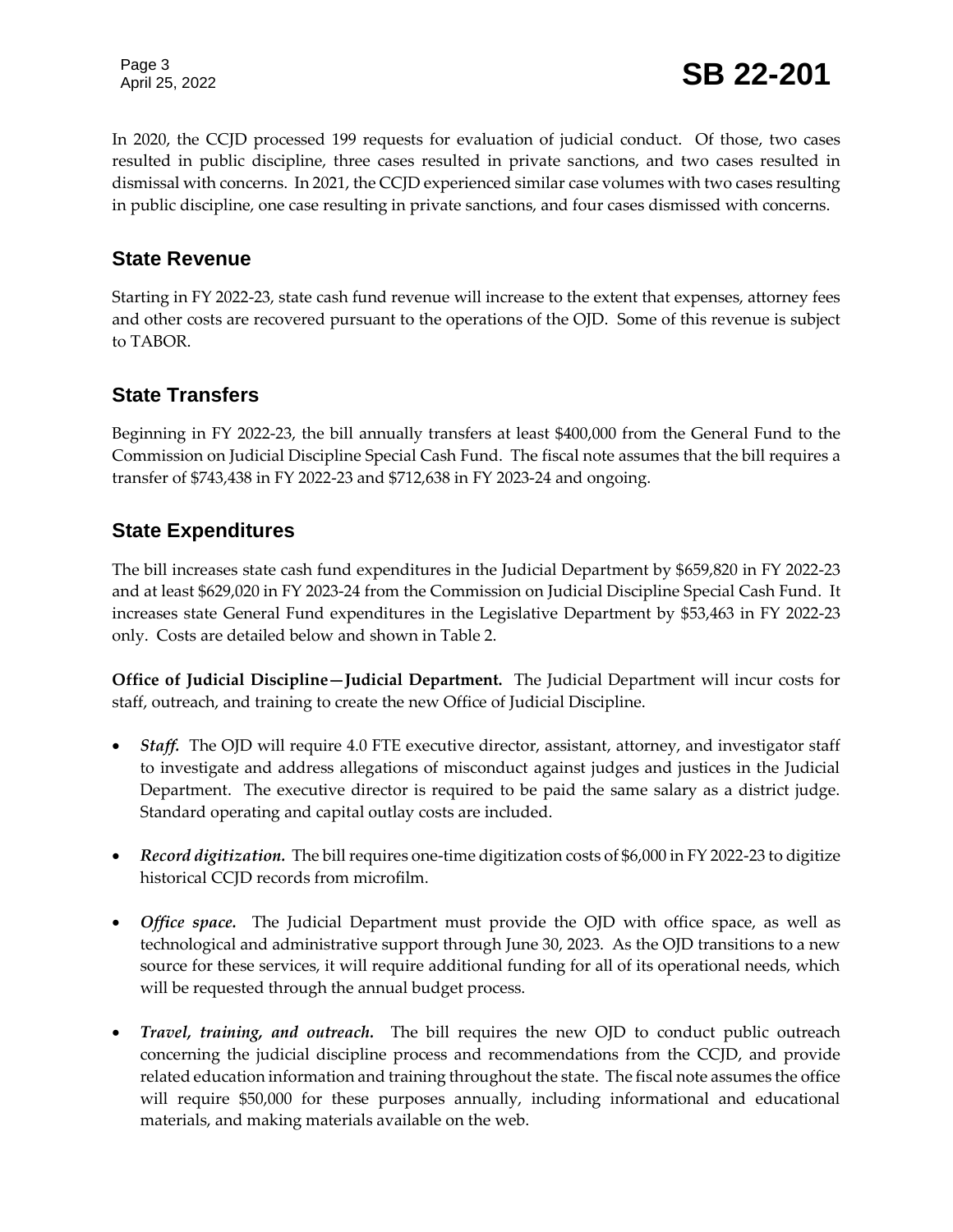*Legal services.* The OJD will require 900 hours of legal services in FY 2022-23 and FY 2023-24 for general counsel and advice on implementation, administration and ongoing development of office processes. Legal services are provided by the Department of Law at a rate of \$98.57 per hour. This general counsel will reduce to 450 hours in FY 2024-25 and out years.

| <b>Cost Components</b>                    | FY 2022-23     | FY 2023-24         |
|-------------------------------------------|----------------|--------------------|
| <b>Office of Judicial Discipline</b>      |                |                    |
| <b>Personal Services</b>                  | \$484,907      | \$484,907          |
| <b>Operating Expenses</b>                 | \$9,800        | \$3,800            |
| <b>Capital Outlay Costs</b>               | \$26,400       | \$1,600            |
| <b>Record Digitization</b>                | \$6,000        |                    |
| Office Space                              |                | not determined     |
| Travel, Training and Outreach             | \$50,000       | \$50,000           |
| <b>Legal Services</b>                     | \$88,713       | \$88,713           |
| Centrally Appropriated Costs <sup>1</sup> | \$83,618       | \$83,618           |
| FTE - Personal Services                   | 4.0 FTE        | 4.0 FTE            |
| FTE - Legal Services                      | 0.5 FTE        | 0.5 FTE            |
| <b>OJD Subtotal</b>                       | \$743,438      | \$712,638          |
| <b>Legislative Department</b>             |                |                    |
| <b>Personal Services</b>                  | \$37,156       |                    |
| <b>Operating Expenses</b>                 | \$675          |                    |
| <b>Capital Outlay Costs</b>               | \$6,200        |                    |
| Member Travel and Per Diem                | \$9,433        |                    |
| Centrally Appropriated Costs <sup>1</sup> | \$8,742        |                    |
| FTE - Personal Services                   | 0.5 FTE        |                    |
| <b>Legislative Subtotal</b>               | \$62,205       |                    |
| <b>Total</b>                              | \$805,643      | at least \$712,638 |
| <b>Total FTE</b>                          | <b>5.0 FTE</b> | <b>4.5 FTE</b>     |

**Table 2 Expenditures Under SB 22-201**

*<sup>1</sup>Centrally appropriated costs are not included in the bill's appropriation.*

**Judicial Department—complaints, centralized support and disciplinary rule changes.** The bill requires the Judicial Department to document and share complaints of misconduct concerning judges and justices with the OJD within 35 days of receiving a complaint from Judicial Department staff. There are existing Judicial Department processes that align with most requirements in the bill, therefore the fiscal note assumes any increased workload can be accomplished using existing appropriations. If additional resources are required to comply with these requirements, they will be requested through the annual budget process.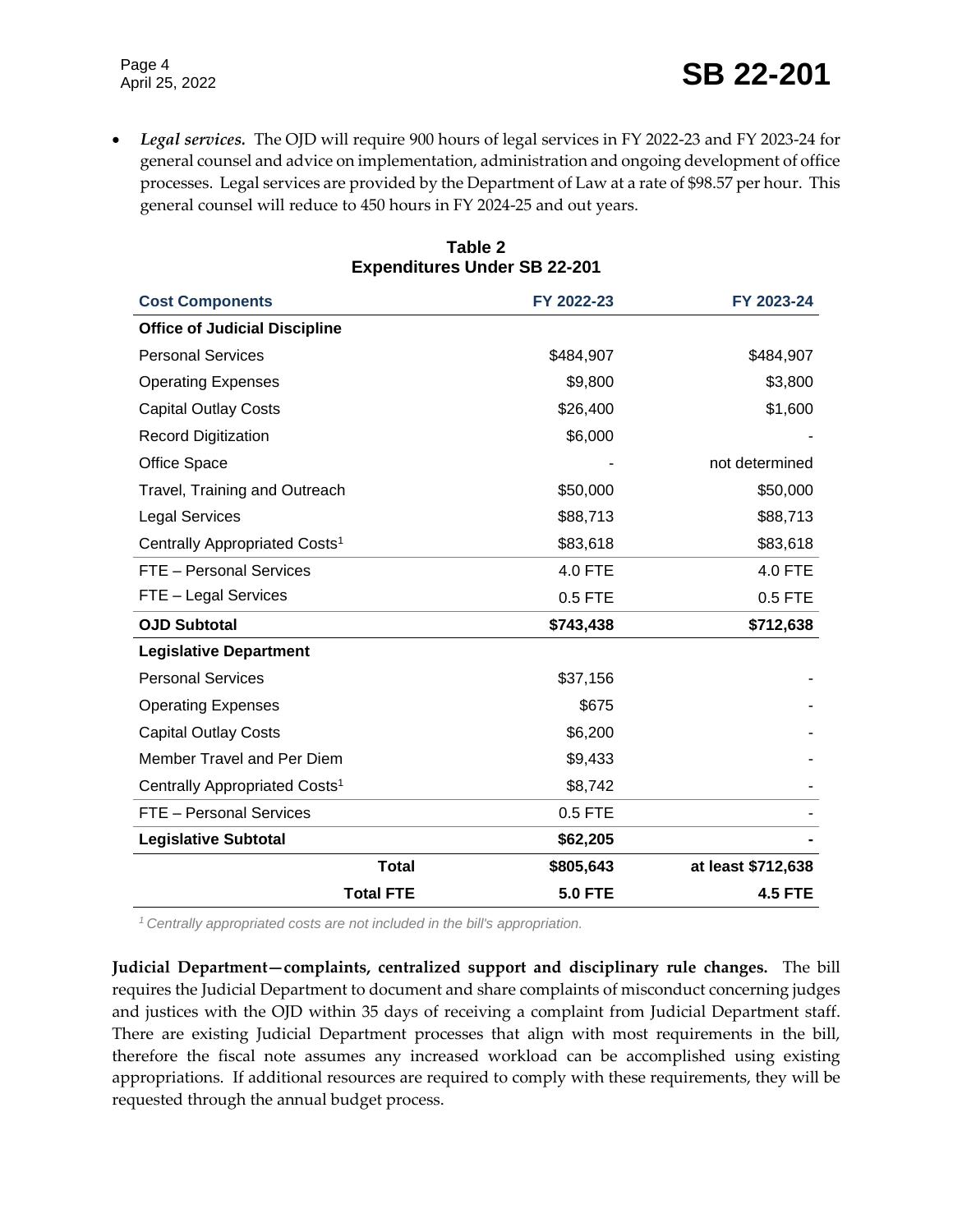The bill requires the Judicial Department to provide accounting, human resources, and IT support to the OJD until June 30, 2023 as it transitions to other sources for these services. This support can be accomplished using existing appropriations.

When the Supreme Court adopts rules, guidelines, and procedures related to judicial discipline, they must provide the OJD with an opportunity to object and engage in efforts to resolve any differences. The Judicial Department must post each new rule, guideline and procedure on their website, allow for public comment and include an opportunity for the public to address the Supreme Court. These costs are indeterminate, and the fiscal note assumes the Judicial Department will address any additional costs through the annual budget process as needed.

**Legislative Department.** The standard costs for Legislative Council Staff and the Office of Legislative Legal Services to staff an interim committee includes 0.3 FTE of a researcher, 0.1 FTE of an attorney, and 0.1 FTE of a legislative editor. Standard operating and capital outlay costs are included. Because staff are part-time, the General Fund pay date shift has not been applied.

 *Member reimbursements.*Reimbursement for judicial discipline committee members assumes 5 meetings with per diem of \$111.82 and \$124.00 travel for 8 legislative members.

**Centrally appropriated costs.** Pursuant to a Joint Budget Committee policy, certain costs associated with this bill are addressed through the annual budget process and centrally appropriated in the Long Bill or supplemental appropriations bills, rather than in this bill. These costs, which include employee insurance and supplemental employee retirement payments, are shown in Table 2.

# **Other Budget Impacts**

**General Fund reserve.** Under current law, an amount equal to 15 percent of General Fund appropriations must be set aside in the General Fund statutory reserve beginning in FY 2022-23. Based on this fiscal note, the bill is expected to increase the amount of General Fund held in reserve by the amounts shown in Table 1, which will decrease the amount of General Fund available for other purposes.

# **Effective Date**

The bill takes effect upon signature of the Governor, or upon becoming law without his signature.

# **State Appropriations**

For FY 2022-23, the bill requires the following General Fund appropriations:

- \$743,438 to the General Fund to the Commission on Judicial Discipline Special Cash Fund, including \$659,820 in OJD costs and \$83,618 in centrally appropriated costs; and
- \$53,463 to the Legislative Department with 0.5 FTE, of which \$24,456 is to Legislative Council Staff, \$19,574 is to the Office of Legislative Legal Services, and \$9,433 is to the General Assembly.